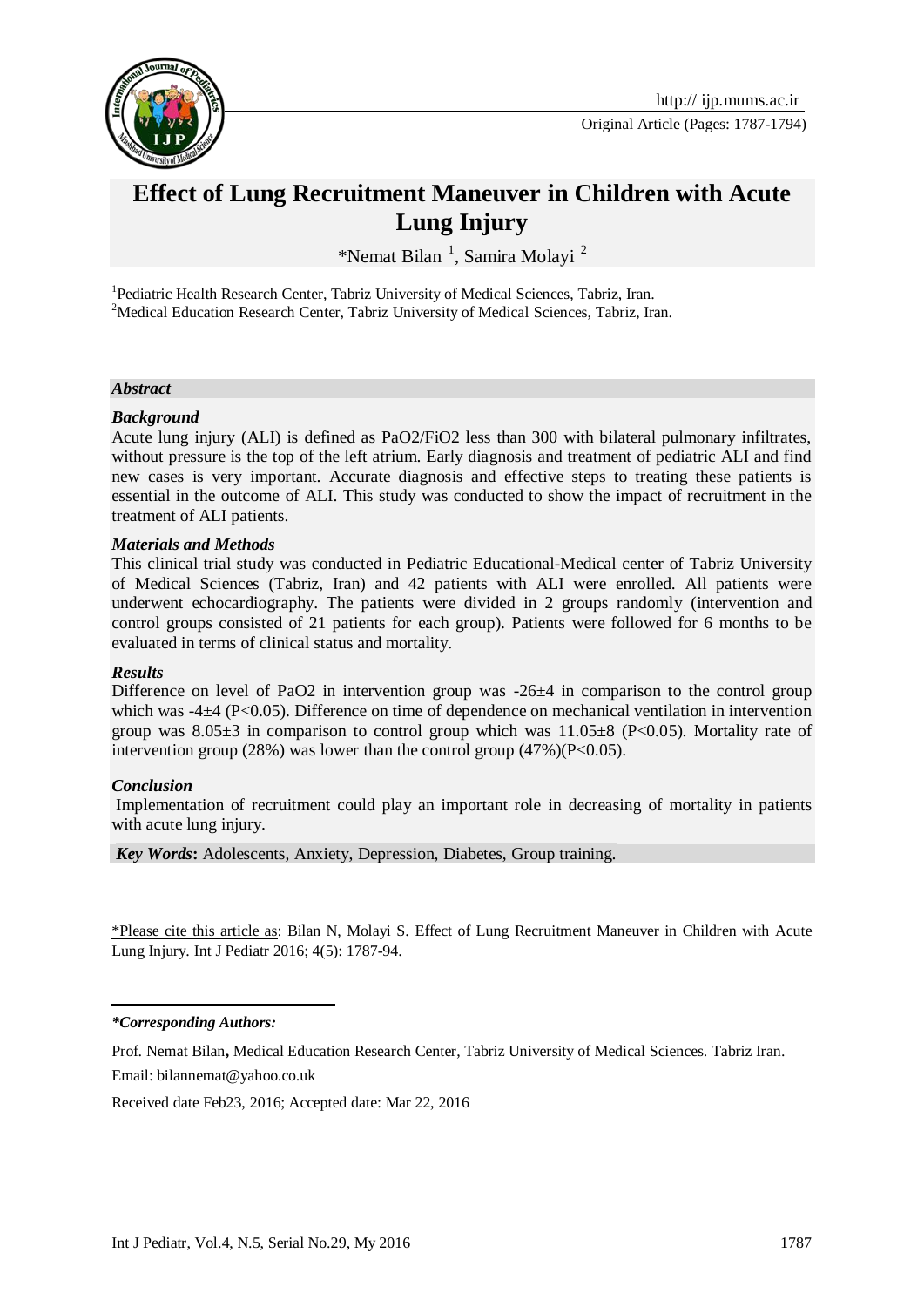# **1- INTRODUCTION**

 Acute lung injury (ALI) is a condition where blood oxygenation as a role of lungs is not completely satisfied. In other words the ratio of inspired oxygen to oxygen transferred into blood in lungs is low (PaO2/FiO2<300). Moreover this condition is accompanied by bilateral lung opacity in C-ray images and lack of high pressure of left atrium [\(1-3\)](#page-5-0).

One of the major problems and a cause of mortality alongside with long hospitalization in children is acute respiratory failure[\(4\)](#page-5-1). Hypoxia is one of the most important reasons for acute respiratory failure[\(5\)](#page-5-2). On time diagnosis and treatment of acute respiratory failure decreases mortality and prolonged hospitalization time. Rapid diagnosis and treatment as well as finding new ALI cases of children is very important[\(6\)](#page-6-0).

Prevalence of ALI in children is unknown and basic information about children's ALI is drawn from adults [\(7\)](#page-6-1). In some studies, ALI and its more severe form, acute respiratory distress syndrome (ARDS) have been reported in 4% of all children hospitalized in children's Intensive Care Unit (ICU) an in 8 to 10% of children requiring mechanical ventilation [\(3\)](#page-5-3). Also factors comorbid with children's ALI are unknown and unidentified, but due to high mortality of ALI finding comorbid risk factors is of great importance [\(8\)](#page-6-2). Taking correct diagnostic steps based on vital signs, arterial blood gas, saturation rate of hemoglobin with oxygen (SaO2), chest radiography, and other comorbidities to find ALI and efforts to find effective therapy all have high importance in future of these patients [\(6\)](#page-6-0). Some studies have reported pneumonia as the most prevalent children's ALI comorbid risk factor [\(9,](#page-6-3) [10\)](#page-6-4). There are factors in ALI children, sufferingALI increasing mortality rate that increased mortality rate such as need **2- MATERIALS AND METHODS**

such as need for invasive actions and underlying diseases[\(11\)](#page-6-5). In ALI population, lung segments can be categorized in 3 subgroups based on their function[\(12\)](#page-6-6):

- $\triangle$  Part of lung with proper ventilation susceptible to barotrauma caused by poor ventilation,
- Air spaces filled with exudate which are not capable to recruitment,
- Areas with collapses due to infiltration of interstitial lung tissue which are potentially capable to recruitment.

Recruitment is defined as reopening of lung tissue with collapses and afterwards keeping high Positive End Expiratory Pressure (PEEP) level to prevent derecruitment [\(13\)](#page-6-7). Based on the studies, in patients suffering ALI, mechanical ventilation by PEEP improves oxygenation, on the other hand it has been proven that PEEP decreases cardiac output and venous return [\(14-17\)](#page-6-8). Also it reduces left ventricular end-diastolic volume[\(18\)](#page-6-9) and causes drop in mean arterial pressure and central venous pressure and also changes regional blood flow [\(19\)](#page-6-10).

At the same time it decreases liver and kidney blood flow, glomerular filtration, urine output, and sodium excretion [\(20\)](#page-6-11). In some studies it has been mentioned that mechanical ventilation may cause additional harms in lung of patient [\(13,](#page-6-7) [21-](#page-6-12) [23\)](#page-6-12). But in other studies, this maneuver was associated with considerable lung return of patients and considering short time needed for implementing this method which would benefit patient if therapeutic response exist [\(24-26\)](#page-7-0).

So, in this study it was aimed to investigate lung recruitment maneuver efficacy in clinical status improvement and therapeutic procedure of ALI patients.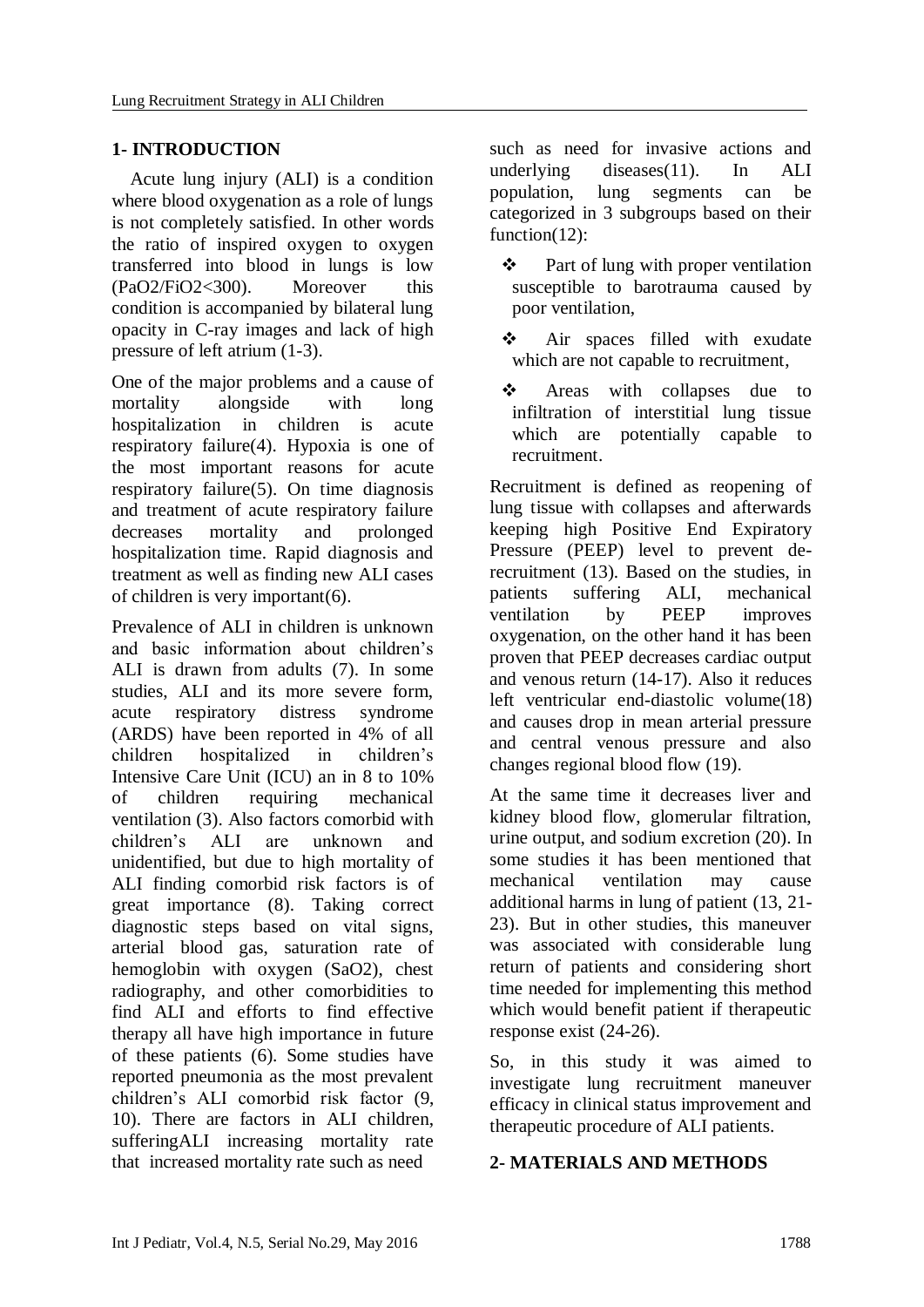During present randomized controlled clinical trial (RCT code: IRCT2015010118949N2) patients with ALI diagnosis who were hospitalized in Pediatrics Intensive Care Unit (PICU) of Pediatric Educational-Medical Center of Tabriz University of Medical Sciences (Tabriz, Iran) for one year between 2014 (July) and 2015 (July), were included in study. They were monitored for 6 months up to January 2016 for follow up. Considering  $\alpha=0.05$  and power of 80%, 38 subjects (19 subjects for each of studied groups), were estimated and taking 10% safety margin into account 42 samples (21 samples for each of studied groups) were investigated. Written consent was obtained from parents of patients in group receiving lung recruitment (group A) after explaining stages and methods of the study, and after obtaining written consent these patients were included into the study. In this study, 42 patients acquiring criteria of ALI (The definition of American-European Consensus Committee) including:

- a sample of arterial blood gas with PaO2/FiO2<300,
- bilateral lung infiltration on chest radiography,
- lack of left atrial high pressure were included in the study.

Also patients younger than 1 month old or older than 14 years old, patients with clinical evidence or echocardiographic evidence of left atrial hypertension, patients with echocardiographic shunt, patients with echocardiographic evidence of moderate to severe left ventricular dysfunction, and patients who had used any kind of neuromuscular blockers were excluded from the study. In this study 42 included patients were randomized using Randlist software version, 1.2 and were divided into two groups of 21 patients (A as intervention and B as control groups). In group A, we increased PEEP suddenly

to 40 mmHg and maintained it for 90 seconds and afterwards changed ventilator settings to primary situation and kept ventilation. After 5 minutes a sample of arterial blood was taken to investigate arterial blood gasses. Maneuver was considered successful if PaO2 was more than 300 mmHg and patient's ventilation setting were set on constant PEEP of 15 mmHg, and after investigating secondary variables of study patient were monitored for 6 months. If response of analysis of arterial gases showed PaO2 less than 300 mmHg, maneuver was performed again in a way that PEEP 45 mmHg was implemented for 90 seconds. In case of failure (PaO2 less than 300 mmHg) PEEP 45 mmHg maneuver was performed again for 90 seconds. Finally ventilation setting of patient was set on constant 15 mmHg PEEP. Patients were monitored for 6 months; while patients in group B were only receiving standard therapeutic protocol for ALI. In all patients, scoring of mortality possibility in children was determined based on the last published edition of PRISM [\(27\)](#page-7-1).

Flowchart of study is shown in (**Figure.1**). Variables such as PH, pressure of carbon dioxide in arterial blood (PaCO2), pressure of oxygen in arterial blood (Pao2) and Base excess(BE) in all patients before starting the study and also values of PEEP and Inspiratory Pressure Peak (PIP) were registered based on primary settings of ventilator. Since the best position to perform this maneuver is prone position, in this study patients were investigated in prone position and results were analyzed and evaluated in terms of clinical status and study variables. Also studied patients were monitored for 6 months after finishing investigation in order to be evaluated in terms of clinical status and mortality rate.

In order to investigate descriptive statistics of population under study t-test and ژhi square test were used. In all case value of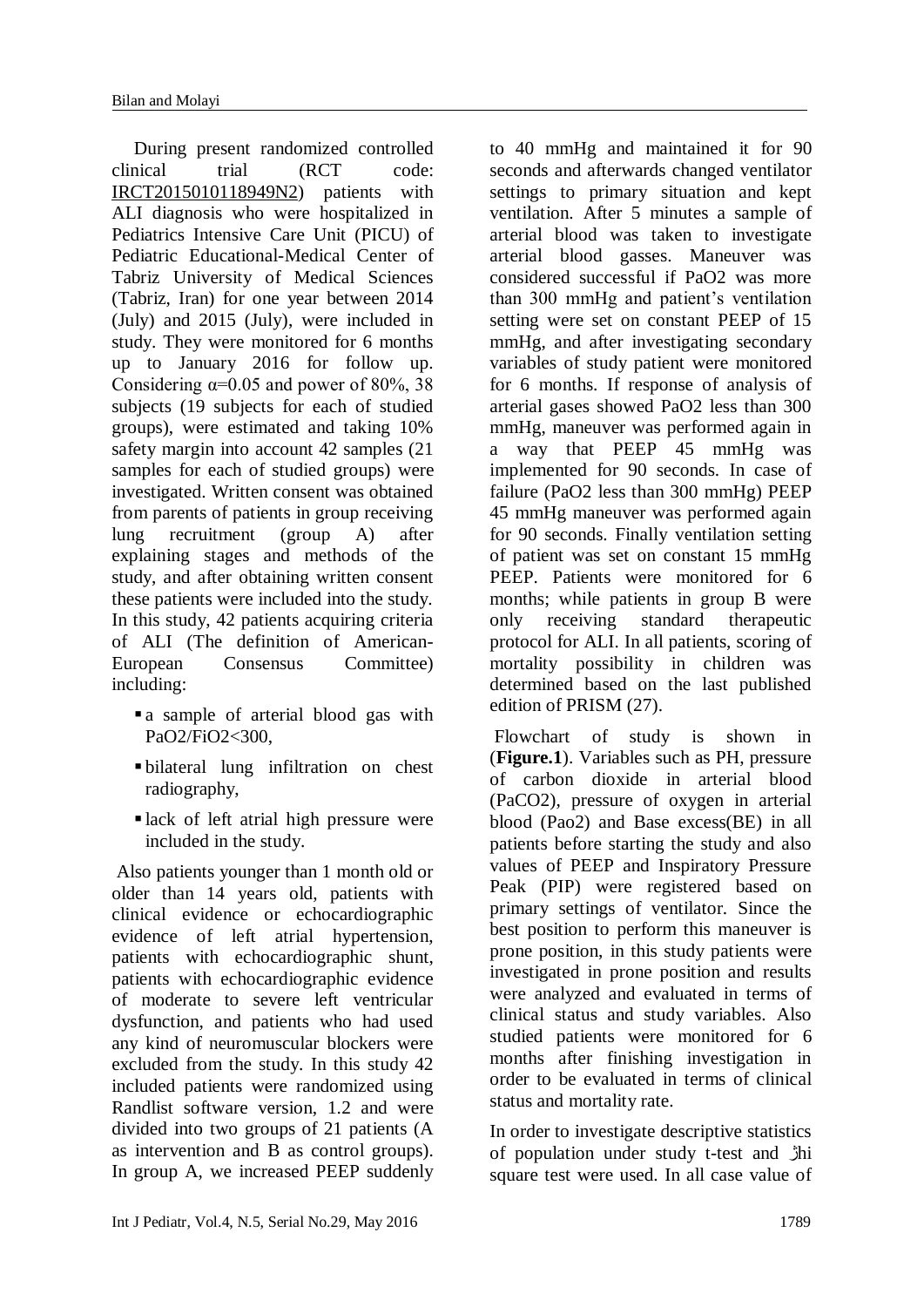P<0.05 is considered significant. All demographic information was collected and data were analyzed using IBM® SPSS® release 16.0.0.



**Fig. 1**: Flowchart of study; explaining the patients' randomization and the intervention process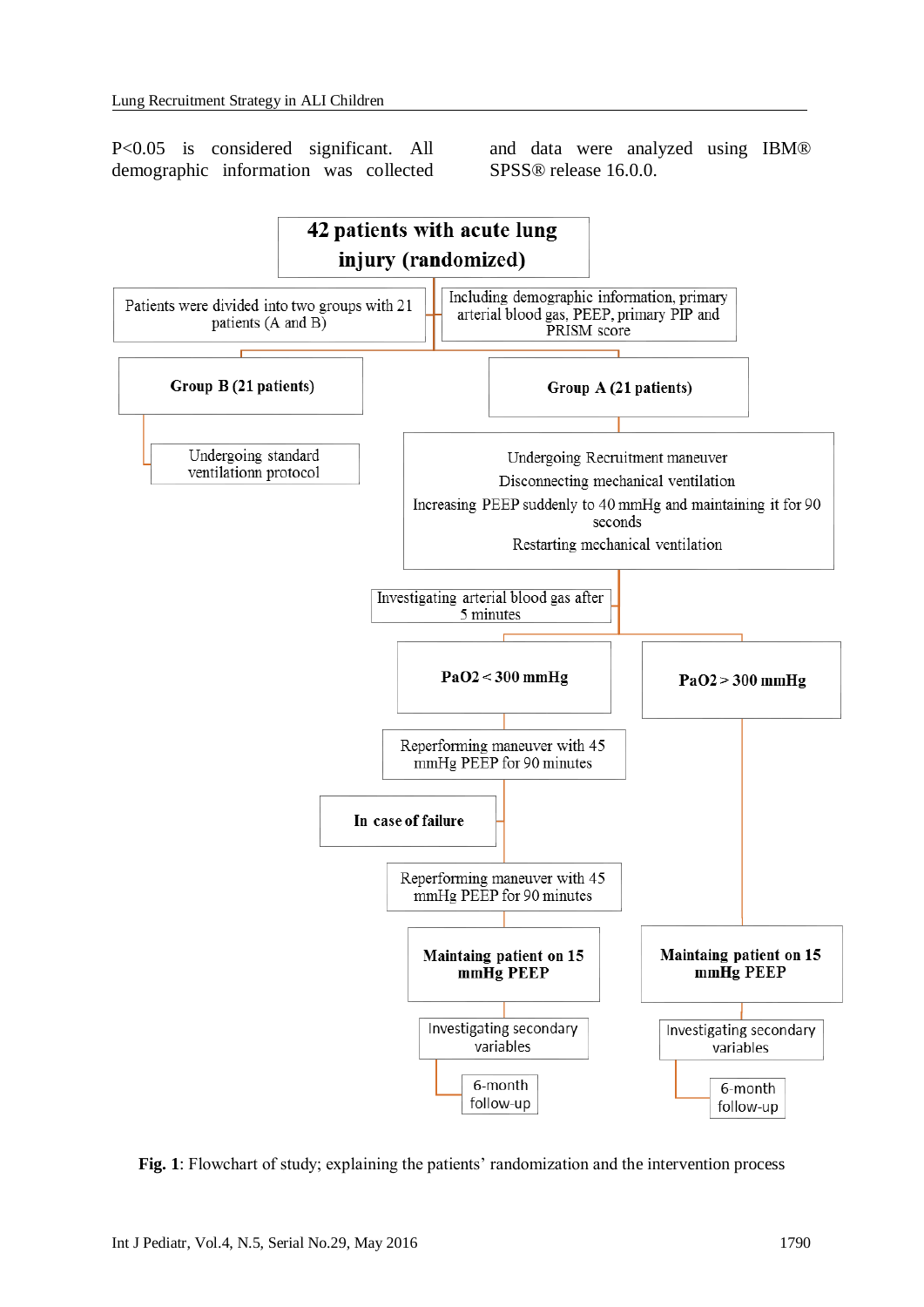# **3-RESULTS**

 In this study 21 patient in intervention group and 21 people in control group were investigated which were similar in terms of demographic characteristics based on Mann Whitney U- test  $= 0.389$ . Mean age of studied population was  $15±4$  months, with 14±6 months in intervention group and 16±7 months in control group.

In patients undergoing maneuver, PH of arterial blood gasses (acidosis – alkalosis status) before maneuver was  $(7\pm0.041)$ and mean PH after maneuver was  $(7\pm0.054)$  which showed a significant difference between these two groups  $(t= -$ 4, P<0.01). Difference of mean PH before and after maneuver in intervention group was (0±0.318) and difference of mean PH after receiving standard therapy in control group was  $(0\pm 0.233)$  which led to a significant difference between two groups  $(t=0.00, P<0.01)$ . There was statistically significant difference between mean PaO2 before maneuver  $(40\pm1$  mmHg) and mean PaO2 after maneuver (66±20 mmHg)  $(t=4.00, P<0.01)$ . Difference in mean PaO2 before and after performing maneuver in control group was -26±4 mmHg and difference in mean PaO2 after receiving standard in case group was -4±4 mmHg which represents a significant difference between these two  $(t=3.00)$ . P<0.01). Time of dependence on mechanical ventilation in patients after maneuver in intervention group was 8.05±3 which comparing with that of the control group, 11.05±8) shows a significant difference  $(t=-1, P<0.01)$ . Comparison of mortality rate between two groups showed a significant difference between them (28% in intervention group (6 cases) and 47% in control group (10 cases), respectively  $(P<0.01)$ .

### **4- DISCUSSION**

 In our study there was significant difference before and after intervention. Moreover there was a significant relevance in time period of dependence on mechanical ventilation in patients after maneuver with comparison of control group. Therefore implementing this maneuver could decrease period of hospitalization in PICU and need for ventilator and consequently would reduce risk of future complications and infection and prevent secondary mortality.

In comparison of amount of arterial blood gasses (acidosis–alkalosis status) in patients before and after maneuver, there was a slight significant difference and also in comparison of amount of arterial blood gasses (acidosis–alkalosis status) in patients before and after maneuver and comparing it with control group significant difference was observed between these two groups, where this difference is slight. Comparing mortality rate of patients in two groups of intervention and control at the end of the course showed that it was significantly lower in the group receiving recruitment.

In study of the ARDS Clinical Trials Network which aimed to evaluate magnitude and duration of recruitment maneuver effect on PaO2 in patients with ALI it was concluded that In ALI patients receiving low tidal volumes and high PEEP, short-term effects of recruitment maneuver are variable and beneficial effects are brief in duration[\(27\)](#page-7-1); this is in contrast with the present study. This difference might be due to the selection of study population which included patients over 18 years old, or could be due to different strategies in recruitment maneuver performance which in this study continuous positive airway pressure of 35– 40 cm H2O for 30 secs; which is different with present study. In a study by Borges, which assessed efficacy of stepwise recruitment maneuver (a fixed PEEP of 15 cm H2O and progressive PEEP levels of 25, 30, 35, 40, and 45 cm H2O) in clinically stable ARDS patients, for successful lung recruitment (defined as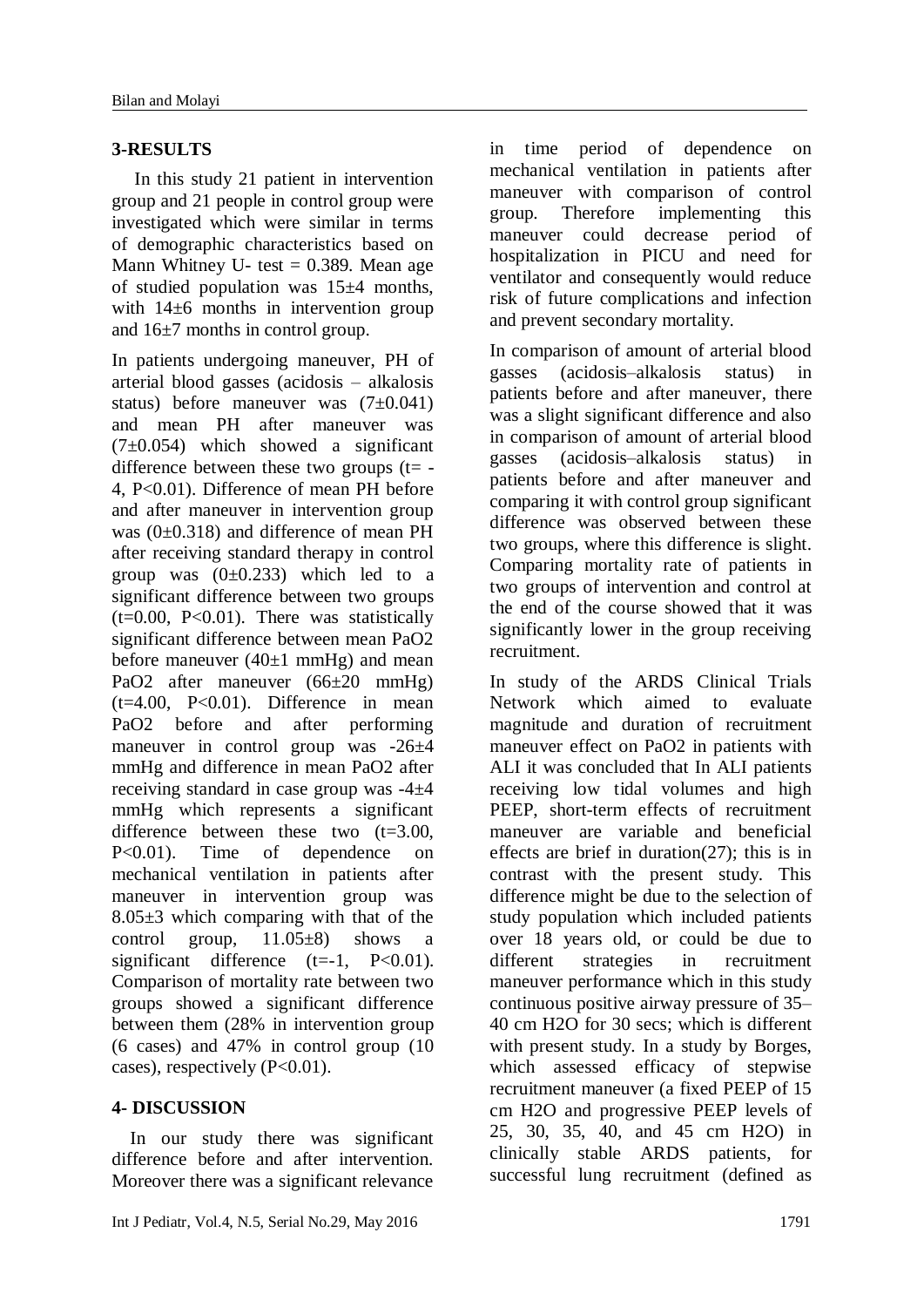Pao2 + PaCO2 > 400 mmHg at Fio2 of 100%) it was concluded that recruitment maneuver lead to persistent rise in PaO2 among patients undergoing this maneuver[\(28\)](#page-7-2); in this study despite minimal differences in performed recruitment maneuver and recruitment goal, results are similar to what the present study shows. In a randomized clinical trial administered by the Acute Respiratory Distress Syndrome Network to investigate efficacy of recruitment maneuver it was concluded that a ventilation setting designed to protect the lungs from excessive expansion resulted in improvements in several important clinical aspects in patients with ALI and ARDS, but it was also suggested that higher priorities should be given to preventing excessive lung expansion during modifications to mechanical ventilation, and low tidal volume protocol should be used in patients with ALI and ARDS[\(29\)](#page-7-3); this study was similar to present study considering the results, but this study was performed in different setting of ventilation and study population.

In a review study by Guerin, it was concluded that the efficacy of recruitment maneuver on oxygenation is only inadequate and the complete evaluation, as for any ventilation strategy in ARDS, must consider the effects on hemodynamics, lung recruitment, biotrauma and overdistention [\(30\)](#page-7-4); but in contrast, present study represents a promising result for recruitment maneuver which not also led to iatrogenic consequences but increased survival. Considering time limit of conducting this study it is possible to recommend a more comprehensive study with longer period of time to increase power and reliability by increasing sample numbers. Also it is possible to take the most benefits of this therapeutic method and prevent its consequent complications by more clearly identifying criterion to

choose patients for implementing recruitment.

# **5- CONCLUSION**

 Recruitment maneuver administration in treatment of patients suffering ARDS/ALI in case of correct selection of patients leads to decrease in mortality rate. Taking prognostic steps and trying to present effective therapies have great importance in future of these patients. Therefore since ALI is one of the main problems and is a major mortality factor alongside with long hospitalization periods in children, implementing recruitment could play an important role to decrease mortality and also consequences.

# **6- CONFLICT OF INTEREST**: None.

# **7- ACKNOWLEDGMENTS**

 This research was financially supported by Medical Education Research Center, Tabriz University of Medical Sciences, Tabriz-Iran, and Pediatric Health Research Center, Tabriz University of Medical Sciences, Tabriz- Iran.

# **9- REFERENCES**

<span id="page-5-0"></span>1. Fan E, Dowdy DW, Colantuoni E, Mendez-Tellez PA, Sevransky JE, Shanholtz C, et al. Physical complications in acute lung injury survivors: a 2-year longitudinal prospective study. Critical care medicine 2014;42(4):849.

2. Force ADT. Acute respiratory distress syndrome. JAMA 2012;307(23):2526-33.

<span id="page-5-3"></span>3. Goss CH, Brower RG, Hudson LD, Rubenfeld GD, ARDS N. Incidence of acute lung injury in the United States. Critical care medicine 2003;31(6):1607-11.

<span id="page-5-1"></span>4. Kliegman RM, Stanton B, Geme JS, Schor NF, Behrman RE. Nelson textbook of pediatrics: Elsevier Health Sciences; 2015. 529 p.

<span id="page-5-2"></span>5. Patel RM, Kandefer S, Walsh MC, Bell EF, Carlo WA, Laptook AR, et al. Causes and timing of death in extremely premature infants from 2000 through 2011. New England Journal of Medicine 2015;372(4):331-40.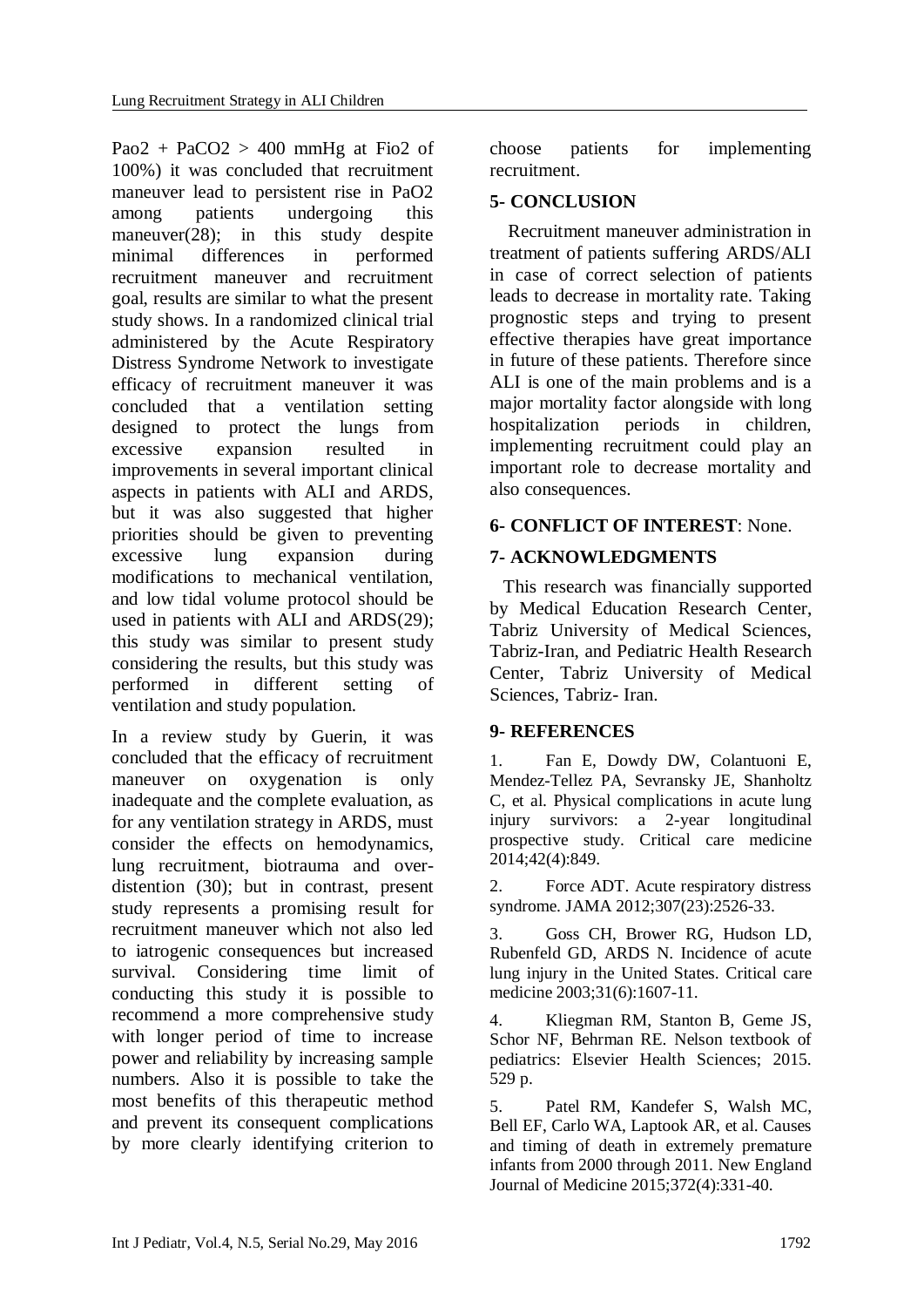<span id="page-6-0"></span>6. Flori HR, Glidden DV, Rutherford GW, Matthay MA. Pediatric acute lung injury: prospective evaluation of risk factors associated with mortality. American journal of respiratory and critical care medicine 2005;171(9):995-1001.

<span id="page-6-1"></span>7. Bernard GR, Artigas A, Brigham KL, Carlet J, Falke K, Hudson L, et al. The American-European Consensus Conference on ARDS. Definitions, mechanisms, relevant outcomes, and clinical trial coordination. American journal of respiratory and critical care medicine 1994;149(3):818-24.

<span id="page-6-2"></span>8. Erickson S, Schibler A, Numa A, Nuthall G, Yung M, Pascoe E, et al. Acute lung injury in pediatric intensive care in Australia and New Zealand—A prospective, multicenter, observational study. Pediatric Critical Care Medicine 2007;8(4):317-23.

<span id="page-6-3"></span>9. Group ICCT. Acute lung injury and the acute respiratory distress syndrome in Ireland: a prospective audit of epidemiology and management. Critical care 2008;12(1):1-8.

<span id="page-6-4"></span>10. Polin RA, Carlo WA, Papile L-A, Carlo W, Tan R, Kumar P, et al. Surfactant replacement therapy for preterm and term neonates with respiratory distress. Pediatrics 2014;133(1):156-63.

<span id="page-6-5"></span>11. Freishtat RJ, Mojgani B, Mathison DJ, Chamberlain JM. Toward early identification of acute lung injury in the emergency department. Journal of Investigative Medicine 2007;55(8):423-9.

<span id="page-6-6"></span>12. Murray JF, Matthay MA, Luce JM, Flick MR. An expanded definition of the adult respiratory distress syndrome. Am Rev Respir Dis 1988 Sep;138(3):720-3

13. Habashi Na, Reynolds H, Cottingham C, Borg U, Aswad M. New directions in ventilatory management. Advanced therapy in thoracic surgery. B.C. Decker Inc. Hamilton, London: 1998; 24-35.

<span id="page-6-8"></span>14. Jellinek H, Krenn H, Oczenski W, Veit F, Schwarz S, Fitzgerald R. Influence of positive airway pressure on the pressure gradient for venous return in humans. Journal of applied physiology 2000;88(3):926-32.

15. Jubran A, Mathru M, Dries D, Tobin MJ. Continuous recordings of mixed venous oxygen saturation during weaning from mechanical ventilation and the ramifications thereof. American journal of respiratory and critical care medicine 2012;8(15):184.

16. Ingaramo OA, Ngo T, Khemani RG, Newth CJ. Impact of positive end-expiratory pressure on cardiac index measured by ultrasound cardiac output monitor. Pediatric Critical Care Medicine 2014;15(1):15-20.

17. Sander CH, Hallbäck M, Wallin M, Emtell P, Oldner A, Björne H. Novel continuous capnodynamic method for cardiac output assessment during mechanical ventilation. British journal of anaesthesia 2014;3(1):231-34.

<span id="page-6-9"></span>18. Kyhl K, Ahtarovski KA, Iversen K, Thomsen C, Vejlstrup N, Engstrøm T, et al. The decrease of cardiac chamber volumes and output during positive-pressure ventilation. American Journal of Physiology-Heart and Circulatory Physiology 2013;305(7):H1004- H9.

<span id="page-6-10"></span>19. Silva S, Jozwiak M, Teboul J-L, Persichini R, Richard C, Monnet X. Endexpiratory occlusion test predicts preload responsiveness independently of positive endexpiratory pressure during acute respiratory distress syndrome. Critical care medicine 2013;41(7):1692-701.

<span id="page-6-11"></span>20. Cairo JM. Pilbeam's mechanical ventilation: physiological and clinical applications: Elsevier Health Sciences; 2015. 254 p.

<span id="page-6-12"></span><span id="page-6-7"></span>21. Flori HR, Ware LB, Milet M, Matthay MA. Early elevation of plasma von Willebrand factor antigen in pediatric acute lung injury is associated with an increased risk of death and prolonged mechanical ventilation. Pediatric Critical Care Medicine 2007;8(2):96.

22. Dahlem P, Van Aalderen W, Hamaker M, Dijkgraaf M, Bos A. Incidence and shortterm outcome of acute lung injury in mechanically ventilated children. European Respiratory Journal 2003;22(6):980-85.

23. Fialkow L, Vieira S, Fernandes A, Silva D, Bozzetti M. Acute lung injury and acute respiratory distress syndrome at the intensive care unit of a general university hospital in Brazil. Intensive Care Medicine 2002;28(11):1644-48.